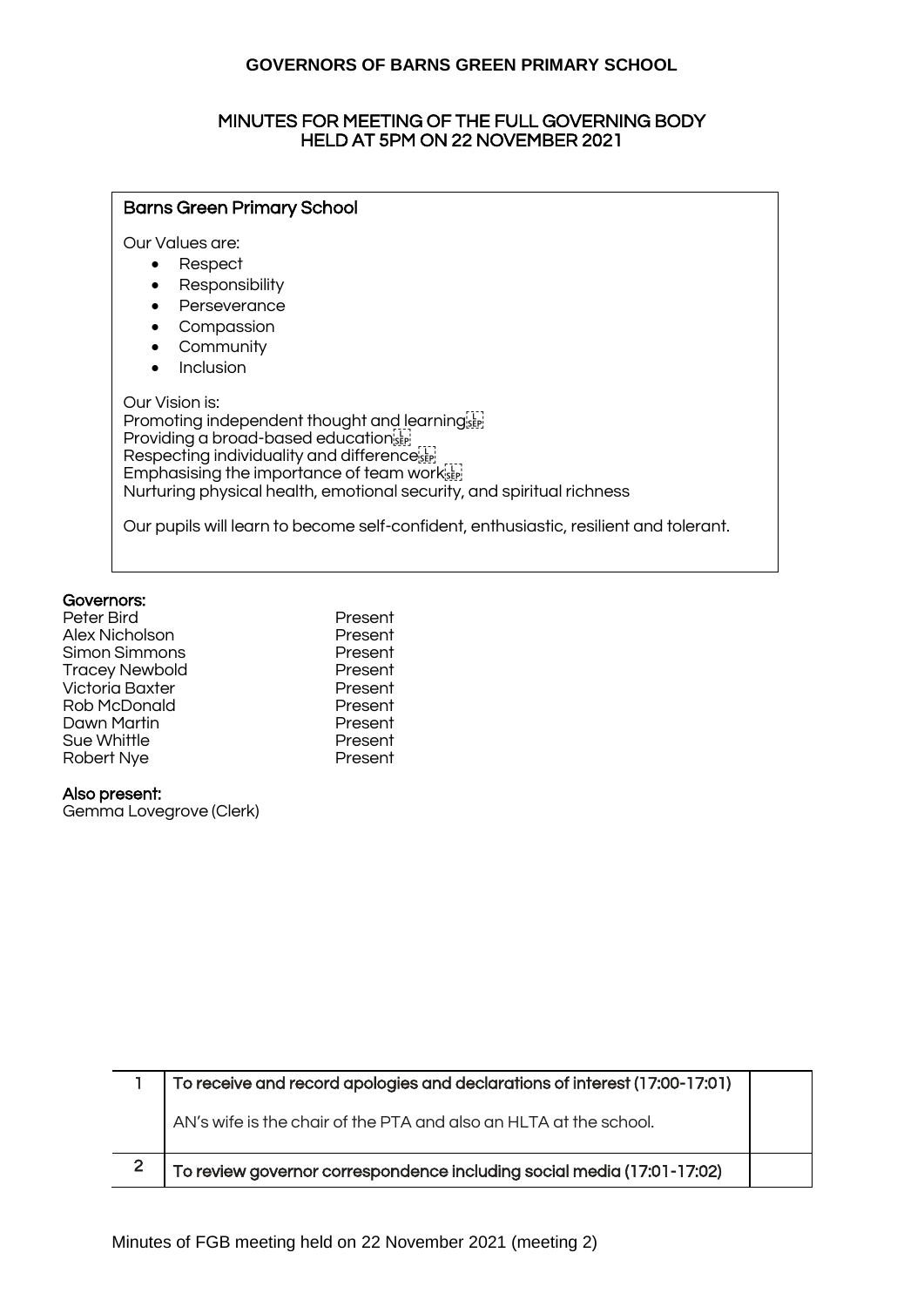|                | Nothing received                                                                                                                                                                                                                                                                                                                                                                                                                     |                        |
|----------------|--------------------------------------------------------------------------------------------------------------------------------------------------------------------------------------------------------------------------------------------------------------------------------------------------------------------------------------------------------------------------------------------------------------------------------------|------------------------|
| 3              | Staff presentation - Early Years Reading (17:47 - 18:25)                                                                                                                                                                                                                                                                                                                                                                             |                        |
|                | Presentation by TN. The fact that the ER lead left the school in summer<br>2021 has provided an opportunity for all staff to take ownership of the<br>process of early reading.                                                                                                                                                                                                                                                      |                        |
|                | Presentation notes attached (appendix 1).                                                                                                                                                                                                                                                                                                                                                                                            |                        |
|                | Q - What is the percentage of children reading at home with an adult?<br>TN shared that a very high percentage of reading records are being<br>completed and all children read with an adult at school. TN recently spoke<br>to reception parents at a coffee morning and offered strategies for parent<br>to use at home.                                                                                                           |                        |
|                | Q - Does the use of technology impact reading?<br>Children are positive about books and understand that reading is valued at<br>the school. The SATs scores are positive.                                                                                                                                                                                                                                                            |                        |
|                | Q - What are the motivational schemes for reading?<br>Children are motivated to move up through the book bands and each class<br>has their own motivational system. There is a whole school reading leaf<br>and reading tree scheme.                                                                                                                                                                                                 |                        |
|                | AN thanked TN for report and especially the level of detail. TN happy to<br>discuss reading further before early reading Governors visit. DM suggested<br>that it might be helpful to overlap lunchtime club.                                                                                                                                                                                                                        |                        |
|                | SS to organise a visit to Gossops Green.                                                                                                                                                                                                                                                                                                                                                                                             | SS                     |
| $\overline{4}$ | To approve the minutes of the last meeting (doc 2) and matters<br>arising/actions $(17:02 - 17:45)$                                                                                                                                                                                                                                                                                                                                  |                        |
|                | Minutes approved and signed by AN.                                                                                                                                                                                                                                                                                                                                                                                                   |                        |
|                | Action points discussed.<br>Prevent training - one outstanding. One completed on Friday and                                                                                                                                                                                                                                                                                                                                          | <b>RN</b>              |
|                | certificate sent to SBM. RN to complete.<br>PB to find out who still needs to complete NGA training<br>SS/AN to discuss the traffic lighting of the SDP before uploading to<br>SharePoint.<br>A calendar of events has been added to SharePoint and was<br>viewed at the meeting. The date is suggested rather than dictated.                                                                                                        | <b>PB</b><br>SS/A<br>N |
|                | Visits were allocated and GL to update and share the calendar.<br>DM mentioned that Governors could become a more familiar<br>presence by attending school in a non-formal way (i.e. book fair at<br>parents evening, Christmas dinner).<br>SS has put together a guide to Governor visits. GL to share. TN<br>requested that an acknowledgement and feedback is provided to<br>staff included in the process by email or in person. | GL<br>GL               |
| 5              | To receive update on training undertaken by governors (18:25-18:29)                                                                                                                                                                                                                                                                                                                                                                  |                        |
|                | AN went to Lead Governor training as agreed and will feedback at the next FGB.                                                                                                                                                                                                                                                                                                                                                       | AN                     |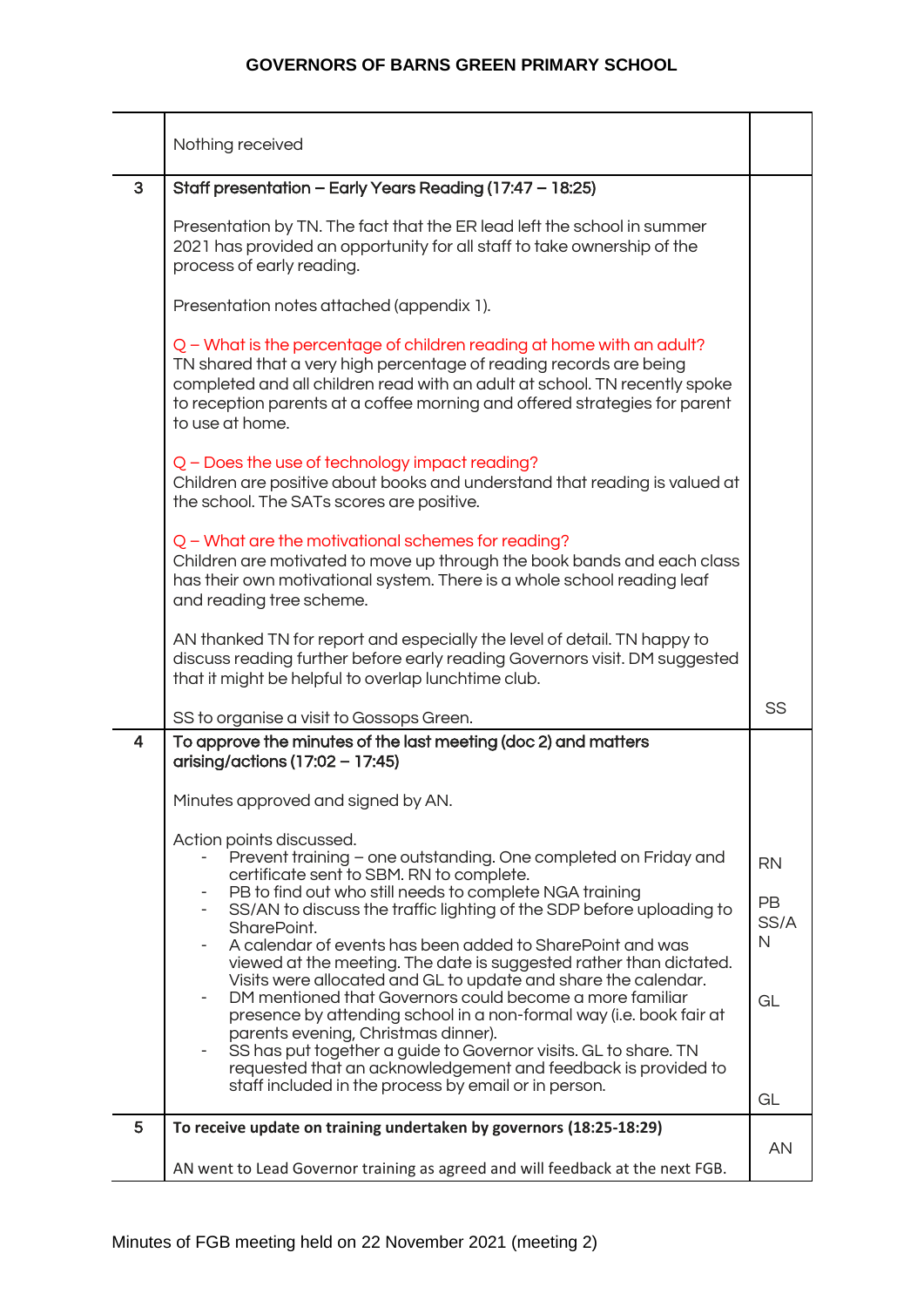|                | DM has completed the Integrated Curriculum and Financial Planning NGA course.<br>VB to do Link Governor training in the New Year.                                                                                                                                                                                                                                                                                                                                                                                                                                                                                                                                                                                                                                                                                                                                                                                                                                                                                                                                                                                                                                                                                                                | VB |
|----------------|--------------------------------------------------------------------------------------------------------------------------------------------------------------------------------------------------------------------------------------------------------------------------------------------------------------------------------------------------------------------------------------------------------------------------------------------------------------------------------------------------------------------------------------------------------------------------------------------------------------------------------------------------------------------------------------------------------------------------------------------------------------------------------------------------------------------------------------------------------------------------------------------------------------------------------------------------------------------------------------------------------------------------------------------------------------------------------------------------------------------------------------------------------------------------------------------------------------------------------------------------|----|
| 6              | To receive update on governors' visits to school since last meeting (18:29-<br>18:30)<br>a) Early Years and KS1 (doc 3)<br>b) Pupil Voice including Playtime (doc 4)<br>c) Barns Green Village Trust meeting (verbal)<br>d) Audio Visual equipment report (doc 5 & 5a)<br>e) Health & Safety Visit (doc 6)<br>$Q$ – Did plumbing get fixed?<br>SS confirmed that it did. SS will pick up some discussion points with<br>RN.<br>SEND update (doc 8)<br>f)<br>No report on Looked After children as there aren't currently any in the<br>school.                                                                                                                                                                                                                                                                                                                                                                                                                                                                                                                                                                                                                                                                                                   | SS |
| $\overline{7}$ | To receive safeguarding report/update (18:30-18:31)<br>Visit took place on 12.11.21. Report sent out on 19.11.21. Six children, one<br>teacher, and SBM interviewed.<br>Some actions outstanding to discuss with SS but thank you to those<br>involved.<br>Safeguarding remains in a strong position in this school.                                                                                                                                                                                                                                                                                                                                                                                                                                                                                                                                                                                                                                                                                                                                                                                                                                                                                                                             |    |
| 8              | To receive the Headteacher's Report $(18:31 - 18:41)$<br>Thank you to SS.<br>Q - Has the annual appraisal report been completed? It was due on 31<br>October.<br>If it hasn't been completed, SS spoke to the staff concerned. SS was sick,<br>hence delay, but will share a report by the end of term.<br>Q - Where are we with the curriculum impact statement?<br>There is a generic curriculum impact statement on the website. The first<br>two meetings of nine planned have taken place, to discuss History and<br>Science. There are two areas that there is going to be an impact on. One is<br>raising standards in middle leadership, and the other is sharpening intent<br>for History and Science.<br>Q What was the incidence of bullying?<br>Nil return. DM requested that this is specified in future. Nil return not<br>unusual. The definition of bullying is persistent and targeted. TN confirmed<br>that the children have a good understanding of who to speak to if they feel<br>uncomfortable and that there is good behaviour in the school but that is<br>not to say that staff are not vigilant. DM feels that children would stick up<br>for each other from talking to them during visits. SS stated that staff are | SS |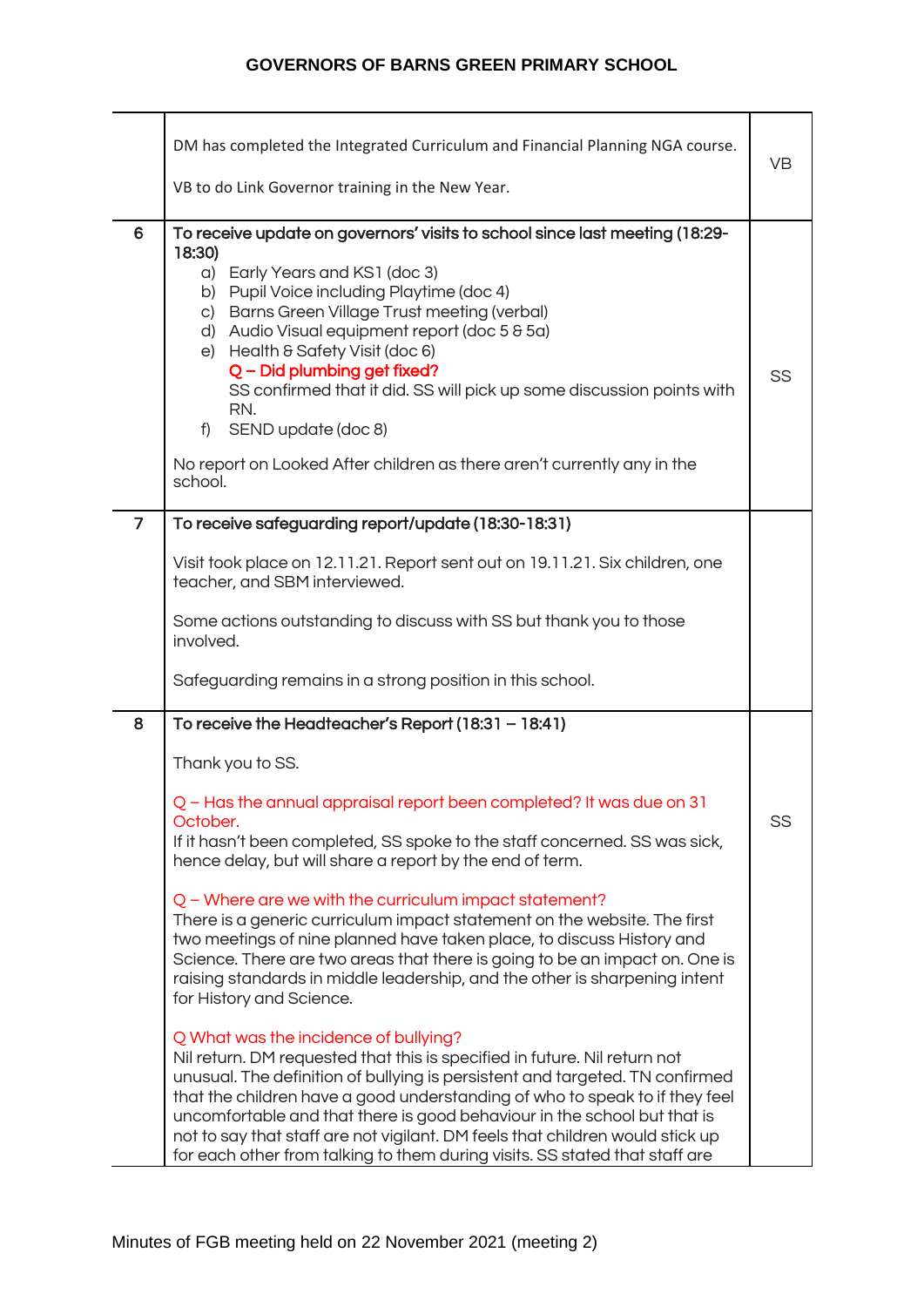|    | proactive in resolving friendships and the learning mentor can run<br>programmes to support this.                                                                                           |                                                                |           |  |
|----|---------------------------------------------------------------------------------------------------------------------------------------------------------------------------------------------|----------------------------------------------------------------|-----------|--|
|    | Q - What are current class numbers and could we accept more children?<br>Currently 20 and would only accept more if there was a good reason.<br>Classes need to stay at 30 or below.        |                                                                |           |  |
| 9  | To receive the Autumn Data 1 (doc 9) $(18.41 - 18.42)$                                                                                                                                      |                                                                |           |  |
|    | AN thanked TN for the detailed responses to questions raised.                                                                                                                               |                                                                |           |  |
|    | SS stated that there will be no publication of SATs information in 2022.                                                                                                                    |                                                                |           |  |
| 10 | To receive Disadvantaged Pupils Advisor's Report (doc 10) and approve<br>Pupil Premium Plan for 2021-24 (18:42 - 18:45)                                                                     |                                                                |           |  |
|    | Thank you to all involved in producing report. DM proposed, SW seconded.<br>Unanimously approved. SS to publish on the website.                                                             |                                                                | SS        |  |
| 11 | To either agree the following or agree action to work on policies (18:45 -<br>18:49)                                                                                                        |                                                                |           |  |
|    | a) Anti-bullying<br>Q - is there an anti-bullying Governor?<br>No. Need to appoint one or remove the reference to one.<br>RN to send questions to SS.                                       |                                                                | <b>RN</b> |  |
|    | b) Behaviour<br>Under review by staff. DM will update in the meantime, but<br>approved subject to changes. DM proposed. AN seconded.<br>Unanimously approved.                               |                                                                | <b>DM</b> |  |
|    | c) Charging<br>Finance committee needs to be changed to Finance Governor but<br>approved subject to change being made. DM proposed, AN<br>seconded. Unanimously approved.                   |                                                                | AN        |  |
|    | d) Emergency Plan<br>AN proposed. RN seconded. Unanimously agreed.                                                                                                                          |                                                                |           |  |
|    | RM/R<br>e) Health and Safety<br>Point 4.6 to be removed but approved subject to change. DM<br>proposed. AN seconded. Unanimously agreed. DM noted that 5<br>year electrical checks are due. |                                                                |           |  |
|    | f)<br>Support Staff Pay and Conditions<br>DM will liaise with HR to ask for model policy.                                                                                                   |                                                                | DM        |  |
|    | To adopt the following HR policies: (2min)                                                                                                                                                  |                                                                |           |  |
|    | All approved                                                                                                                                                                                |                                                                |           |  |
|    |                                                                                                                                                                                             |                                                                |           |  |
|    | <b>Statutory policies</b><br><b>Teachers' Pay Policy</b><br>g)                                                                                                                              | Non-Statutory policies<br><b>Sickness Absence Policy</b><br>n) |           |  |
|    |                                                                                                                                                                                             |                                                                |           |  |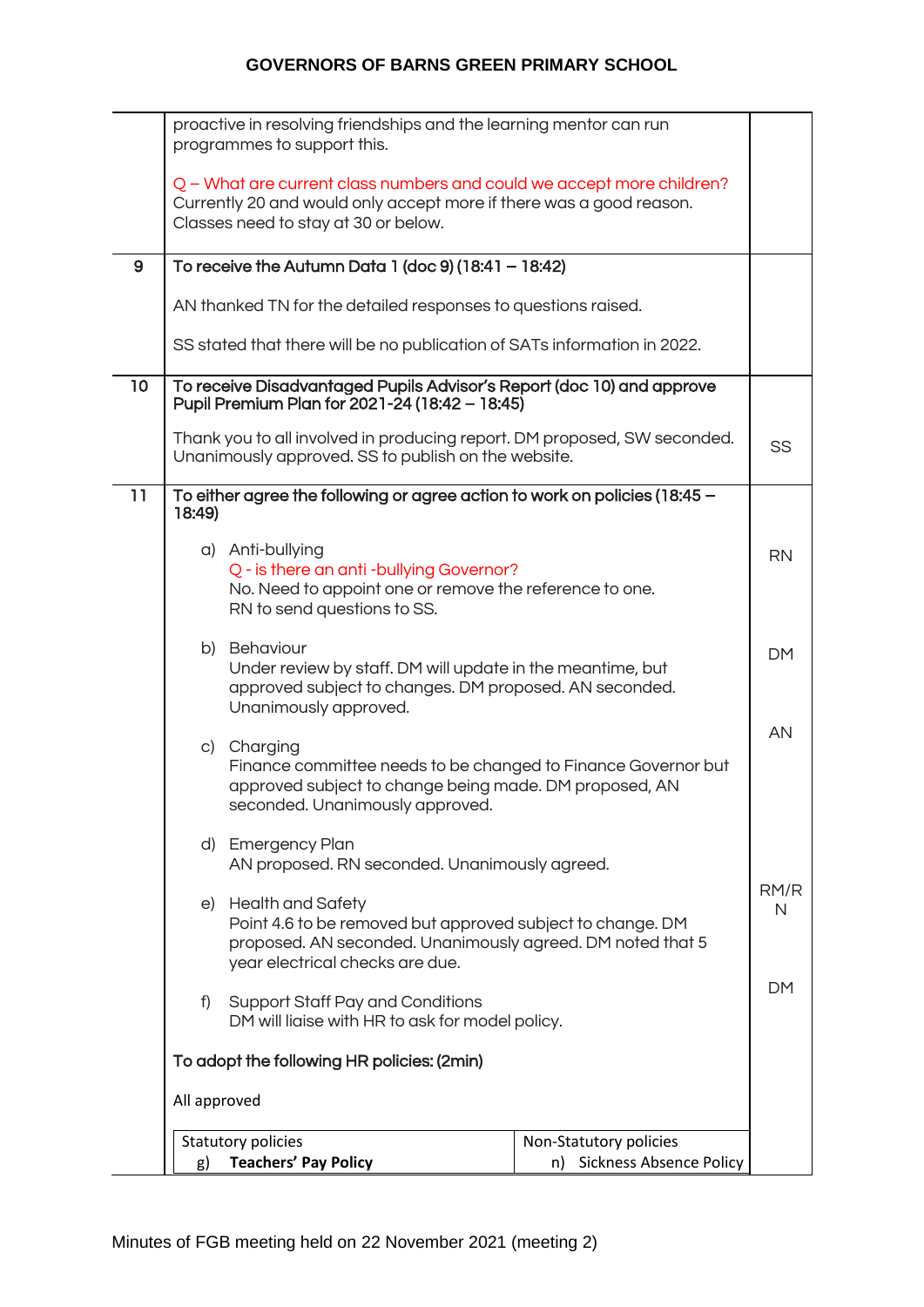|    | <b>Appraisal Policy</b><br>h)<br><b>Capability Policy</b><br>i)<br>j)<br><b>Discipline Policy</b><br>$\mathsf{k}$<br>Procedure on managing allegations of<br>abuse against staff<br><b>Grievance Policy</b><br>$\vert$<br><b>Confidential Reporting Policy</b><br>m)                                                                                                                                                                                                             | Industrial Injuries Policy<br>o)<br><b>WSCC Standards of Cond</b><br>p)<br><b>Drugs and Alcohol Policy</b><br>q)<br><b>Smoking Policy</b><br>r)<br><b>Redundancy Policy</b><br>s)<br><b>Emergency Situation Pol</b><br>t)<br><b>Guidance on Cyber Bully</b><br>u) |                 |  |
|----|----------------------------------------------------------------------------------------------------------------------------------------------------------------------------------------------------------------------------------------------------------------------------------------------------------------------------------------------------------------------------------------------------------------------------------------------------------------------------------|-------------------------------------------------------------------------------------------------------------------------------------------------------------------------------------------------------------------------------------------------------------------|-----------------|--|
| 12 | To review school Three Year Budget (18:49 - 18:49)                                                                                                                                                                                                                                                                                                                                                                                                                               |                                                                                                                                                                                                                                                                   |                 |  |
|    | Has not yet been reviewed. AN to do a report and will circulate.                                                                                                                                                                                                                                                                                                                                                                                                                 |                                                                                                                                                                                                                                                                   | <b>AN</b>       |  |
| 13 | SharePoint presentation (18:50 - 18:50)                                                                                                                                                                                                                                                                                                                                                                                                                                          |                                                                                                                                                                                                                                                                   |                 |  |
|    | AN will send a video to watch.                                                                                                                                                                                                                                                                                                                                                                                                                                                   |                                                                                                                                                                                                                                                                   |                 |  |
| 14 | To discuss residential trip $(18.51 - 18.57)$                                                                                                                                                                                                                                                                                                                                                                                                                                    |                                                                                                                                                                                                                                                                   |                 |  |
|    | Years 5 and 6 are invited to take part in a range of adventure activates at a<br>PGL camp in the Isle of Wight in June 2022. TN and EG plan to go. Travel is<br>by coach and ferry. The trip is offered every 2 years and provision is in<br>place for families that can't afford it.                                                                                                                                                                                            |                                                                                                                                                                                                                                                                   |                 |  |
|    | Trip approved.                                                                                                                                                                                                                                                                                                                                                                                                                                                                   |                                                                                                                                                                                                                                                                   |                 |  |
| 15 | Any other urgent business (to be notified to Clerk or Chair at least 24 hours<br>before meeting) 18:57 - 18:59<br>a) Governor role terms expiring - Alex Nicholson - role ends 30 Nov<br>2021. DM proposed that AN is appointed as co-opted Governor. VB<br>to share advert for parent Governor vacancy in the newsletter. GL<br>to investigate the expiration date of other terms.<br>b) Parish Council meeting 22 November - AN/PB to attend.<br>Christmas school dinner<br>C) |                                                                                                                                                                                                                                                                   | GL<br><b>VB</b> |  |
| 16 | Date for next meeting: 24 January 2021 at 5pm (18:59 - 18:59)                                                                                                                                                                                                                                                                                                                                                                                                                    |                                                                                                                                                                                                                                                                   |                 |  |

#### Tables of Actions

# Open actions:

| $ $ Item<br>$ $ Action |  | By |
|------------------------|--|----|
|------------------------|--|----|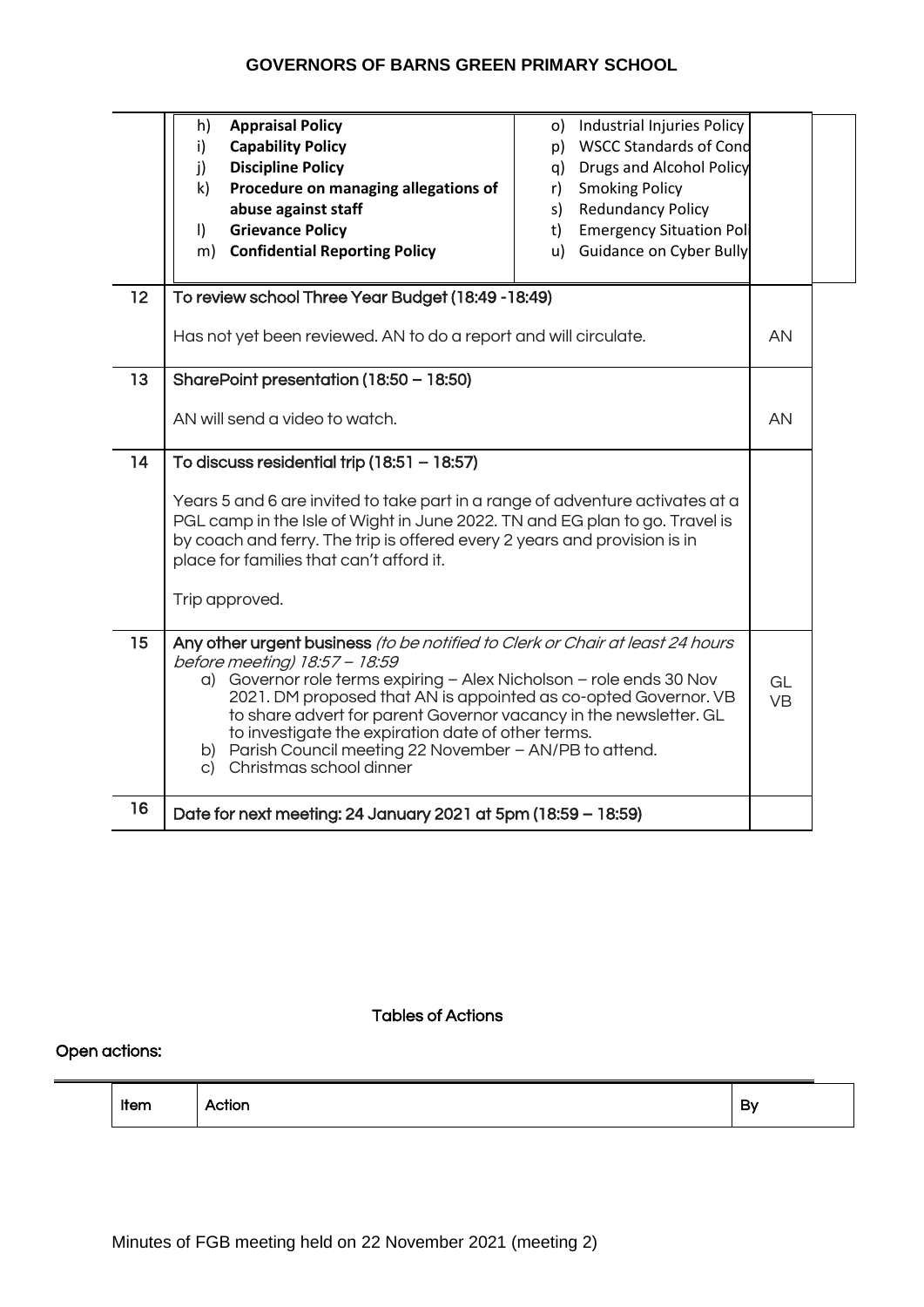| 201109<br>20 | Review the accessibility plan in full.<br>Update 24.05.21 - Sendco raised date due with SW on 18.05 and will<br>discuss with SS. Suggest by email, to Sue and Rob to help (mainly due to<br>curriculum side of the changes required). | <b>RN</b>   |
|--------------|---------------------------------------------------------------------------------------------------------------------------------------------------------------------------------------------------------------------------------------|-------------|
| 210301<br>03 | Prepare statement covering the support staff and how they are to be<br>used.                                                                                                                                                          | SS          |
| 210301<br>10 | Arrange the asset register review.                                                                                                                                                                                                    | SS          |
| 210524<br>03 | Circulate attendance figures with the two persistent absentee children<br>excluded.                                                                                                                                                   | SS          |
| 210524<br>04 | Update HT report to include actions points on the SDP.                                                                                                                                                                                | SS          |
| 210524<br>16 | Investigate the differences in supply cost codes with the School Business<br>Manager.                                                                                                                                                 | AN/SS       |
| 210712<br>01 | Undertake NGA safeguarding training before September.                                                                                                                                                                                 | All         |
| 210927<br>02 | Update Circle of Governance document and publish on the website                                                                                                                                                                       | AN/VB       |
| 210927<br>04 | Ensure PTA funds held are audited by adding to annual cycle                                                                                                                                                                           | AN          |
| 210927<br>05 | Receive Register of Business (or Pecuniary Interest) declarations and<br>Disqualification Declaration forms from VB                                                                                                                   | <b>VB</b>   |
| 210927<br>11 | Ensure school strategy is sufficient to comply with the expectations of the<br><b>National Curriculum</b>                                                                                                                             | SW/DM       |
| 210927<br>12 | Read KCSIE changes                                                                                                                                                                                                                    | VB/RM       |
| 210927<br>13 | Publish updated County model safeguarding policy to website                                                                                                                                                                           | SS          |
| 210927<br>14 | Check compliance with safeguarding update                                                                                                                                                                                             | <b>PB</b>   |
| 210927<br>15 | Produce gap analysis for Prevent training                                                                                                                                                                                             | SS          |
| 210927<br>16 | Publish Equalities Statement on website                                                                                                                                                                                               | SS          |
| 210927<br>19 | Explore ways to address possible absence of School Business Manager<br>(SBM)                                                                                                                                                          | AN/SS       |
| 210927<br>22 | Attend parish council meetings                                                                                                                                                                                                        | PB/AN       |
| 210927<br>24 | Attend Lead Governor training                                                                                                                                                                                                         | DM/AN/PB/RM |
| 2111221      | Organise a visit to Gossops Green school                                                                                                                                                                                              | SS          |
| 2111222      | <b>Complete Prevent training</b>                                                                                                                                                                                                      | <b>RN</b>   |
| 2111223      | Establish who still needs to complete NGA training                                                                                                                                                                                    | PB          |
| 2111224      | Discuss the traffic lighting of the SDP before uploading to SharePoint                                                                                                                                                                | AN/SS       |
| 2111225      | Feedback following attendance at Lead Governor training                                                                                                                                                                               | AN          |
| 2111226      | Undertake Link Governor training                                                                                                                                                                                                      | VB          |
| 2111227      | Discuss Health & Safety Visit                                                                                                                                                                                                         | SS/RN       |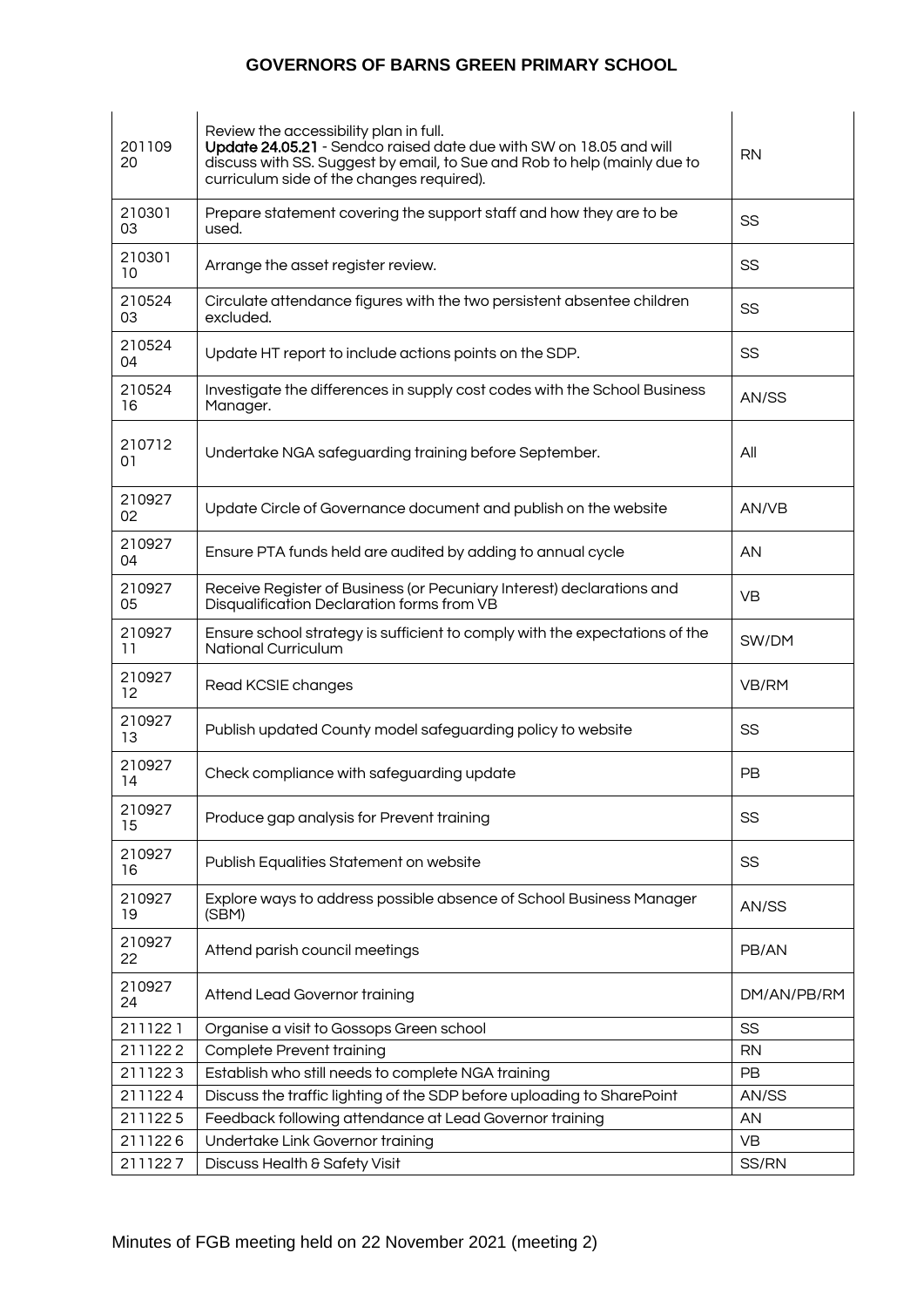| 2111228      | Share annual appraisal report                                                      | SS        |
|--------------|------------------------------------------------------------------------------------|-----------|
| 2111229      | Publish Disadvantaged Pupils Advisor's Report and Pupil Premium Plan on<br>website | SS        |
| 211122<br>10 | RN to send questions regarding anti-bullying policy to SS                          | <b>RN</b> |
| 211122<br>12 | Finance committee needs to be changed to Finance Governor                          | AN        |
| 211122<br>13 | Remove point 4.6 from H&S report                                                   | RN/RM     |
| 211122<br>15 | Review school Three Year Budget                                                    | AN        |
| 211122<br>16 | Share video of SharePoint presentation                                             | AN        |
| 211122<br>17 | Share advert for parent Governor vacancy in the newsletter                         | VB        |

#### Actions closed this meeting:

 $\overline{\phantom{0}}$ 

| 21092723 | Share Savill's report generated through Barns Green Jubilee Field working<br>party                                                                                                     | AN        |
|----------|----------------------------------------------------------------------------------------------------------------------------------------------------------------------------------------|-----------|
| 21092721 | Attend Village Trust meeting on 18 October                                                                                                                                             | <b>AN</b> |
| 21092717 | Share policies that will need to be discussed at next meeting - behaviour,<br>health and safety, emergency plan, charging, and West Sussex HR policies                                 | <b>SS</b> |
| 21092701 | Draft a role description for ECT Link Governor                                                                                                                                         | <b>DM</b> |
| 21092703 | Update Terms of Reference document and publish on the website                                                                                                                          | DM/SS     |
| 21052401 | 22.5.21 DM - Arrange Governor access to the Goveror Teams Page and<br>Onedrive storage.                                                                                                | <b>AN</b> |
| 21071201 | Undertake NGA safeguarding training before September.                                                                                                                                  | All       |
| 21092708 | Governors to link monitoring reports to the reference numbers on the SDP                                                                                                               | All       |
| 21092706 | Change the colours on the action point spreadsheet to make it easier for<br>colour blind governors to see them                                                                         | <b>AN</b> |
| 21071208 | Publish the following policies: 1 - RSE; 2 - Accessibility plan (with Spring<br>2022 review date); 3 - Admissions; 4 - Home learning; 5 - Medicines; 6 -<br>Attendance and punctuality | <b>SS</b> |
| 21092707 | Remove Priority 4 from the draft School Development Plan                                                                                                                               | <b>SS</b> |
| 21092708 | Governors to link monitoring reports to the reference numbers on the SDP                                                                                                               | All       |
| 21092709 | Traffic light the SDP and upload it to the One Drive in time for each FGB                                                                                                              | SS        |
| 21092710 | Add governor monitoring dates to Excel spreadsheet which shows<br>meeting and compliance checking dates and marry with SDP. Send out at<br>least 3 weeks before the next FGB meeting   | AN/SS     |
| 21052412 | Circulate training guide for sharepoint/OneDrive                                                                                                                                       | <b>AN</b> |
| 21071203 | Attend school to talk to some children about safeguarding.                                                                                                                             | <b>PB</b> |
| 21071204 | Circulate skills matrices for completion by all governors.                                                                                                                             | AN        |
| 21071205 | Familiarise yourself with the published data in the document "Summer 1<br><b>School Data Review'.</b>                                                                                  | All       |
| 21092701 | Draft a role description for ECT Link Governor                                                                                                                                         | <b>DM</b> |
| 21092723 | Share Savill's report generated through Barns Green Jubilee Field working<br>party                                                                                                     | <b>AN</b> |
| 21092718 | Ensure that the money being spent on IT is being used effectively within PE                                                                                                            | <b>AN</b> |
| 21092720 | Provide a model School Business Manager job description                                                                                                                                | <b>DM</b> |
| 21092721 | Attend Village Trust meeting on 18 October                                                                                                                                             | <b>AN</b> |
|          |                                                                                                                                                                                        |           |